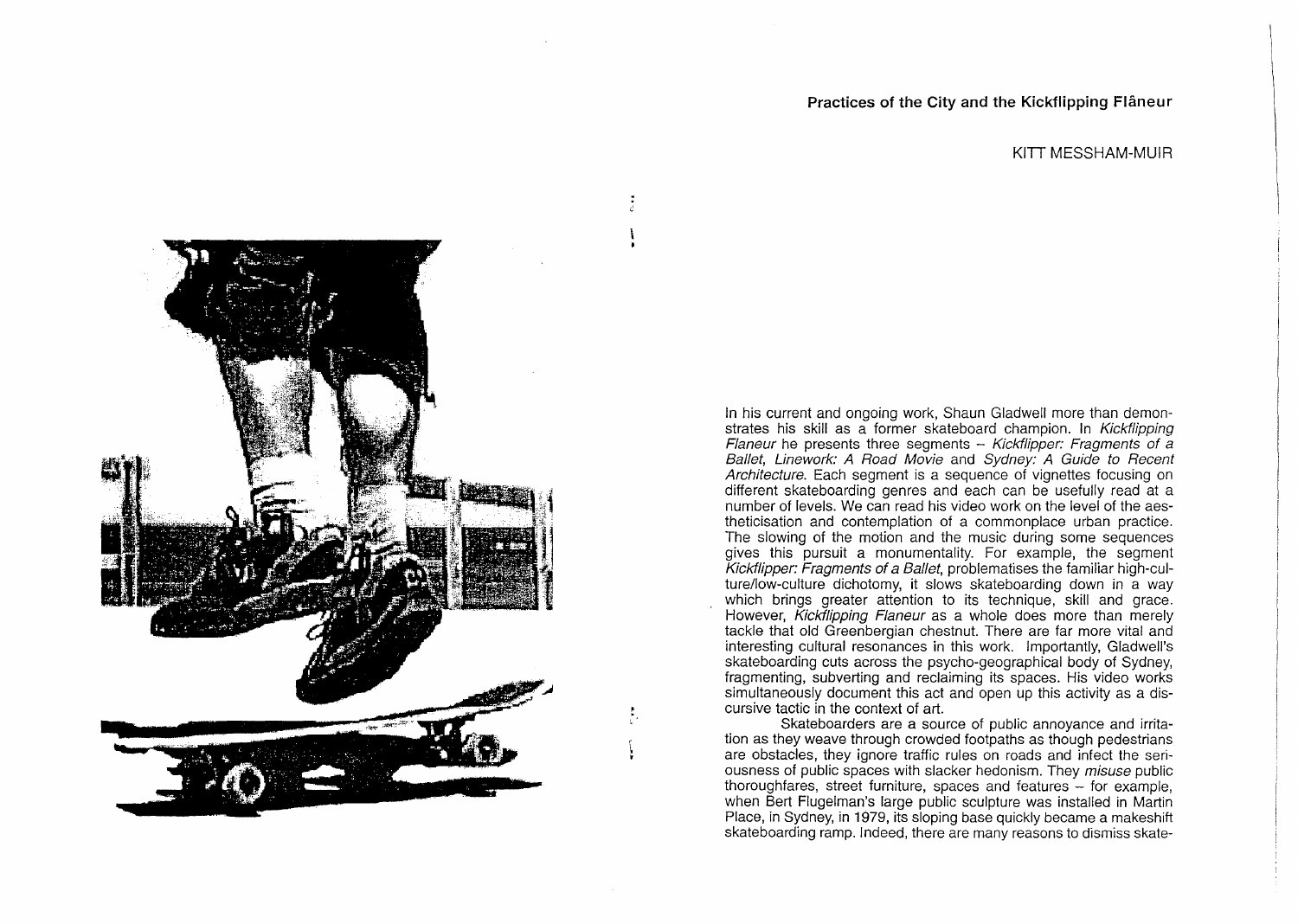



boarding as time-wasting and illegal youth culture. However, Gladwell's work critically activates this practice in order to contemplate a re-imagining of his home city, Sydney. He takes this pass-time and considers its tactical capacity to intervene in the practices of the city.

Cities are not merely assemblages of buildings, streets and people. Cities are psycho-geographical spaces with profound social and political dimensions. From the Manhattan grid to Haussman's Paris, urban planners have attempted to quantify and organise the chaotic underbelly of Modernism as towns exploded into cities. Since their beginnings, the creation of architectural spaces has also been the systematic physical production of knowledge. That is to say, a city is the geographical expression and reification of discursive power, in the Foucaultian sense. City streets are not only channels of motility which take certain bodies to certain sites, but are also 'power cables' linking sites intended for certain kinds of bodies. In turn, city sites (parks, malls, civic buildings, office blocks, lobbies, train stations, etc.) organise and produce knowledge in relation to the kinds of bodies and activities permitted within those sites, in terms of nomenclature, function and jurisdiction.

Most of us, as city-dwellers ourselves, have perhaps a less abstract and theoretical understanding of the discursive practices of city spaces. Sure, we may talk of illustrations and plans of Le Courbusier's visions as 'fascistic', but perhaps it is not until we directly experience familiar public spaces that change against our wishes that we understand the political dimensions camouflaged within those spaces. The controversial construction of the Beach Volleyball Stadium on Bondi Beach for the Sydney 2000 Olympics is a clear example of this. Such changes to public spaces concretely demonstrate what the new spaces afford and what they restrict.

Importantly, Gladwell's videos are produced in the context of Sydney in 2000- a city ideologically and psychologically immersed in Olympic fervor. Banners, flags, billboards and building-sized images of athletes combined with 'Olympic-positive' media publicity have attempted to create a city which is physically, psychologically and ideologically homogeneous. Nick Bleasel, a Sydney artist, lampoons this homogenising of Sydney with his posters and postcards which read "Keep taking your medication - Our Olympic visitors must suspect nothing".' A city is always more than merely an aggregate of spaces, but for the Olympics, Sydney has been thoroughly organised and functionalised as a classical 'body'- singular and clearly defined in its geographical and psychological identity. That which defiles this Olympic body, such as derelict sites, the homeless and skaterboarders, has been progressively rubbed-out.<sup>2</sup>

Consequently Sydney is experiencing unusual security and crowd-control. In the time leading up to and particularly during the Sydney 2000 Olympics, the public spaces of the city have been secured, recategorised and reauthorised accordingly. People and vehicles have been variously 'accredited' and tagged with identifica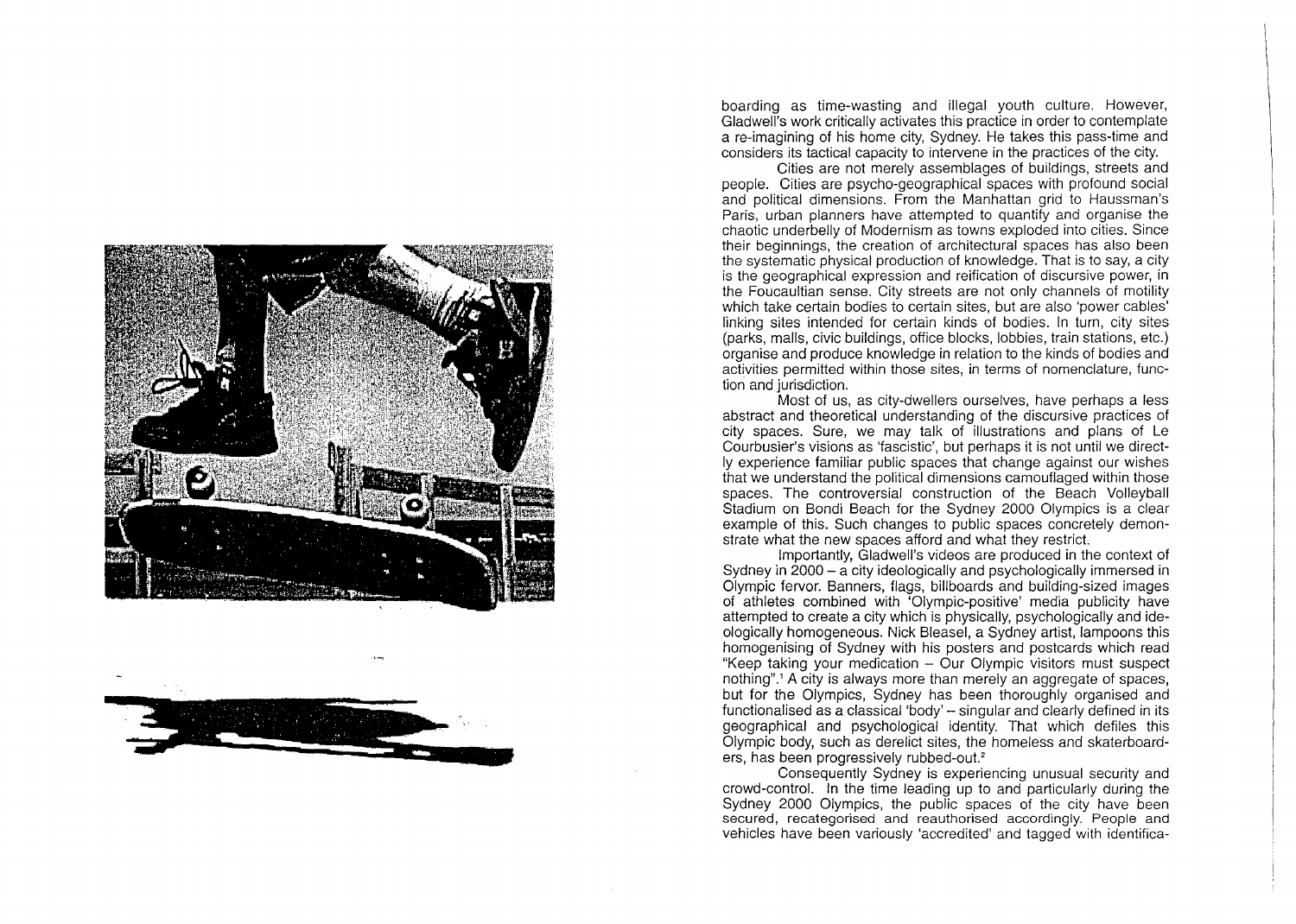tion stating their degree of authorised access. Movement within city spaces has been channeled, directed and organised in terms of each body's function within the larger corpus of the Olympic City. City spaces and functions are temporarily transformed: commuter transport as Olympic transport; shopping malls as entertainment spaces; roads as Olympic arterials.

Under these circumstances, the usual structured psychogeography of any city intensifies to become stifling. Any play within city spaces becomes tightened. That is, spaces are unequivocally defined, eliminating any slippage or indeterminacy in their capacities and functions. Also, play (in the sense of recreation) is subject to what Gladwell calls "the Olympic crack down on fun."<sup>3</sup> 'Carnival' is permitted and generated in the six Olympic 'Live Sites' in the city, but it is not 'carnivalesque' in Mikhail Bakhtin's sense<sup>4</sup> it is officially sanctioned rather than being spontaneous, chaotic and unauthorised.

In previous research, Gladwell considered the tactical interventions of graffiti in the practices of the city. Graffiti, as Norman Mailer argues, is "your presence on their presence, hanging your alias on their scene."5 Both graffiti and skateboarding are Bakhtinian 'carnivalesque' forms: they parallel and travesty 'official' culture with the Dionysian.<sup>6</sup> They impose their practices in a way which counters the official intentions of public spaces. Like graffiti, skateboarding is illegal and unauthorised, but it is about exerting a more active, if perhaps even more fleeting, presence on someone else's scene. Moreover, because graffitists anonymously mark someone else's scene, it is a practice that succeeds only if the perpetrator is not caught in the act. Graffiti is necessarily a trace of the graffitist  $-$  meaningful only through absence of the body that causes it. Skateboarding, on the other hand, is directly concerned with the unsanctioned movement of bodies, activating authoritative spaces with their dynamic presence. Skateboarding is a kind of corporeal graffiti with an evanescent calligraphy- 'your presence on their presence'.

It is in the interstices of the city's channels and sites that skateboarders do their thing: the forecourts, the gutters, at the side of entrances, the edges of railings, walls and benches. These margins are important because they ideologically 'frame' spaces; they give a city its structure. However, skateboarding is a practice that parallels, cuts across and runs counter to the grain of the city and mocks its planning. In the Sydney: A Guide to Recent Architecture segment of Kickflipping Flaneur, Gladwell 'surfs' through the water of a fountain in Cook+Phillip Park, a new public space in Sydney's city centre. In the same way that 1980s skateboarders in Martin Place turned the austere formalism of Flugelman's sculpture into a ramp, Gladwell injects tactility into a visual feature and activates it as a corporeal rather than merely ocular space. In the same segment, he skates across the forecourt of an office block. Again, a formal architectural feature is misused and becomes a ramp. As Gladwell says "street skating is a genre more directly recoding architectural forms and presents the greatest point of conflict with security and property owners."7 The security quard shooing-away the skateboarder literally polices the coding of the architecture. In a very concrete way, Gladwell subverts the uniform purpose of the space or, in Deleuzian terms, he creates 'lines of flight' from it.

In the Kickflipper: Fragments of a Ballet segment, Gladwell's skateboarding is returned to the congruous and familiar environment of Bondi Beach's promenade. At all times, Bondi Beach possesses a certain 'aura' for international tourists. Tourist attractions have a kind of auratic intensity that, for the usual residents, makes those site 'unhomely' (certainly 'uncanny' in the psychoanalytic sense). Bondi residents are only in part-possession of their home while also being partly alienated from it. Despite this, the beach promenade is a site with personal and subcultural significance for Gladwell, as well as being the site of a freestyle skateboarding stage. At least in part, this site is an expression of skateboarding culture and its officially sanctioned space - skateboarding within this designated area is not a carnivalesque subversion.

Bondi accommodates skateboarding more than most areas of Sydney. Likewise, the graffiti in the background is indulged without official resistance and without resisting a hostile context. Accordingly, there is no need to fleetingly dissect the space. Rather, this is a 'homely' space for Gladwell. It allows him to slow down, meditate and revel in a freestyle skateboarding 'dance'. However, it is significant that in the months between shooting the footage and Gladwell's exhibition, this is the very site of the Olympic volleyball and has been subject to the Olympic 'lock-down'. Bondi Beach has become a restricted Olympic space as well as being more so permeated by the alienating aura of a tourist attraction. With this in mind, the Kickflipper: Fragments of a Ballet segment testifies to the volatility of all public spaces. As the dissenting residents of Bondi discovered, their familiar spaces can be abruptly rezoned and reconstituted.

In contrast to the Kickflipper: Fragments of a Ballet segment, Linework: A Road Movie is an expedient flight through inner-city suburbia, back onto the streets. This segment is a skateboarding sortie similar to Sydney: A Guide to Recent Architecture, but the stakes are raised. Gladwell works on a larger scale, skewing the psycho-geographical lines that interconnect Sydney's suburban mosaic. On his forays, the skateboard displays a white infinity symbol at its helm. This is a deliberate homage to the now-famous chalked graffiti of the late Arthur Stace, which simply read "Eternity''. Gladwell rides the same streets and pavements that Stace once graffitied. In the mythology of Sydney, Stace's chalk "Eternity" has been commonly understood as a kind of contemplation of the impermanence of existence, but ironically it has become a permanent and constitutive part of the City's identity. It was displayed on the Sydney Harbour Bridge during the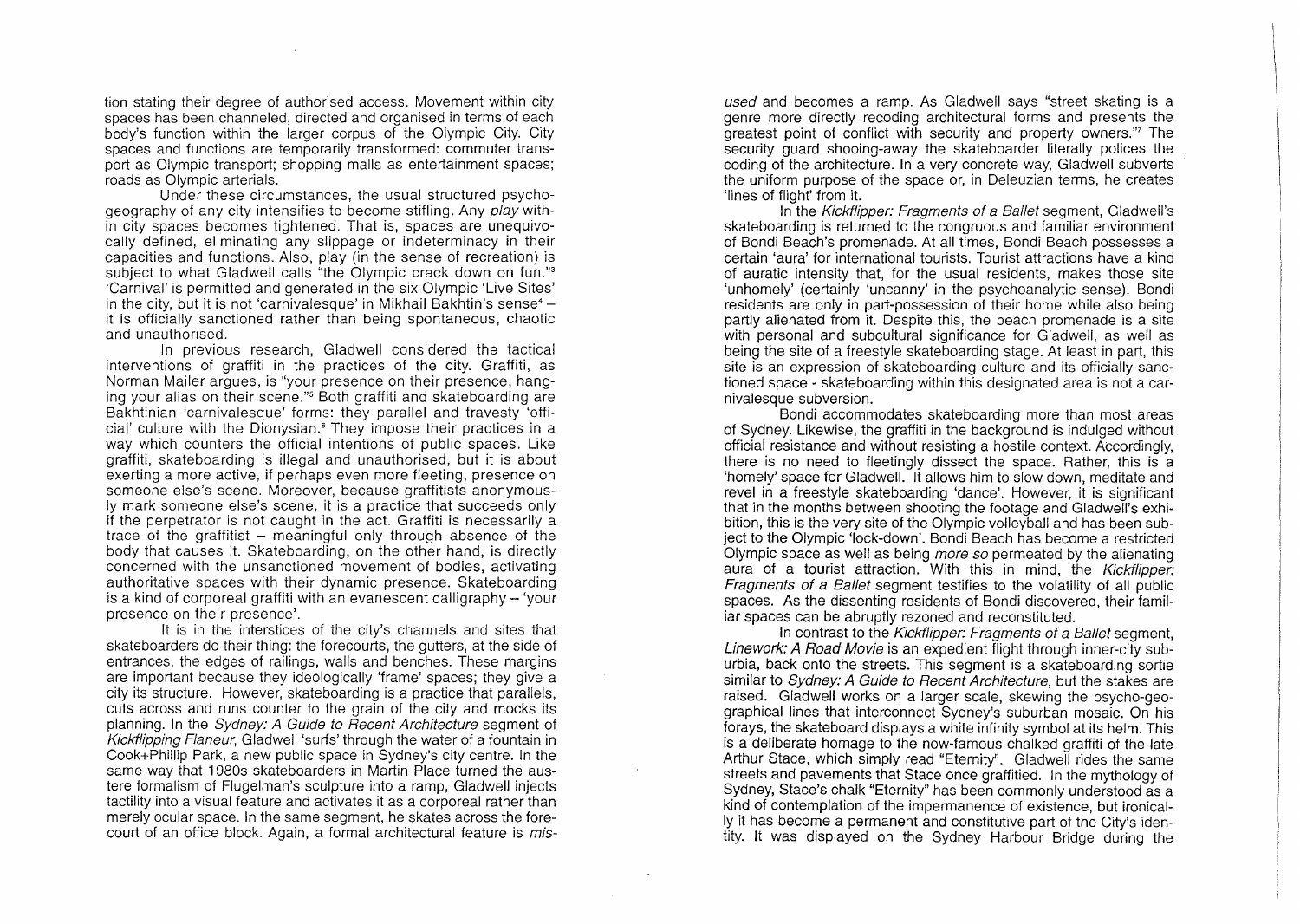

Millennium fireworks and again in the Opening Ceremony of the Games on September 15", 2000. Gladwell's infinity symbol returns Stace's "Eternity" to its original ephemerality on the streets. This segment of his work addresses similar issues of the profound importance of movement, impermanence and flight.

In its course, *Linework: A Road Movie* deals with two lines  $$ the blue line of the marathon course for the Olympics and a more indeterminate fleeting line. The marathon line is one of the more intriguing effects of the Games upon the City. Making a fairly straightforward journey across the city and inner suburbs, it is possible to cross the marathon line numerous times in places that seem curiously disconnected. It is common knowledge that it runs from North Sydney to Homebush Bay, but it still turns up in surprising places. Psycho-geographically, it is a very creative route  $-$  it lays-down its path regardless of the existing lines of the city, it meanders, ingores habitual and logical routes. It is like a runaway taxi-ride. However, while it is an authoritative line which is legally sanctioned for marathon runners, Gladwell misuses it. He playfully follows its course, literally subverting the authority of the thin blue line.

The linework around Darlinghurst and Surry Hills, also laysdown a path that may contradict the sense of the city, but draws more heavily on the notion of the flaneur. Gladwell says that "both the 19" century Parisian flaneur and the contemporary Sydney street skateboarder emerge from radical architectural transformations.''" Indeed, Gladwell's skateboarding responds to the huge architectural changes brought about in the seven years leading up to the Sydney 2000 Olympics. However, his version of flanerie plays fast and loose with the term in order "to further appropriate and re-invent this term.''<sup>9</sup>

For the character of the Parisian flaneur of Baudelaire's literature or Caillebotte's paintings, the city streets are a place of comfort and familiarity, a kind of 'homely' space outside of the home. However, this figure of the flaneur as the leisurely middle-class stroller is no longer a familiar feature of contemporary city streets. As Matthew Steer, an artist whose work focuses on the public spaces of Sydney, notes: "The character of the nineteenth century Parisian flaneur has fragmented and dispersed in the flux of forces generated in society in the last century and a half."<sup>10</sup> Burgeoning European modernity generated the conditions for the flaneur. It created middle-class leisure time and wealth along with public spaces created specifically to accommodate them. The changes within cities in the 20" century produced less amenable circumstances for the Baudelairean flaneur. As motorised transport developed, streets became more passages than sites in themselves. Hence, arcades and precincts such as Sydney's Pitt Street Mall, Melbourne's Collins Street Mall and Adelaide's Rundle Mall became the significant bourgeois public sites. Shopping has taken over from leisurely strolling and the closest the 21<sup>\*</sup> century city-dweller comes to the flaneur is the windowshopper. Strolling is no longer a middle-class activity – contemporary wealthy lifestyles are measured in speed.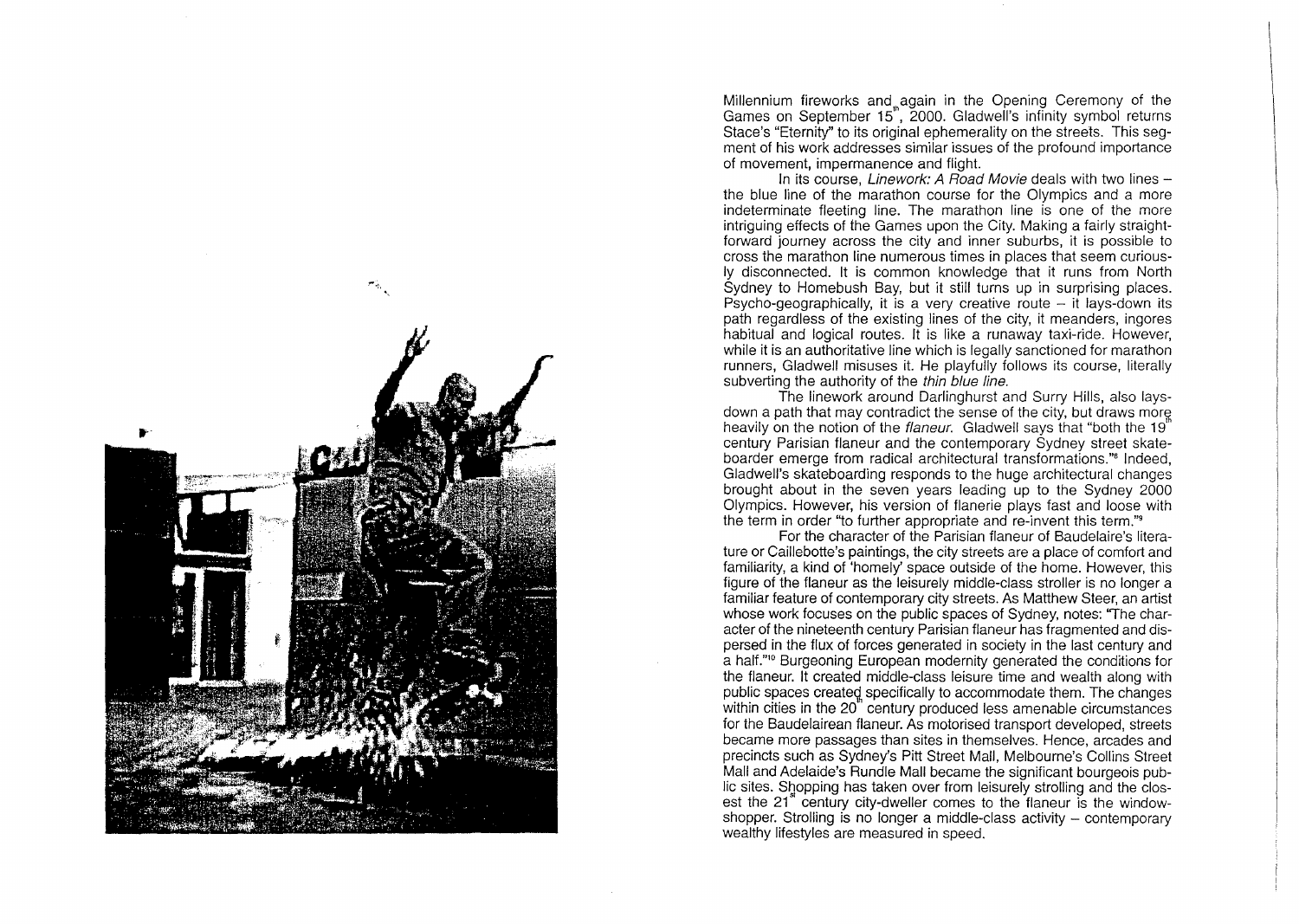

Gladwell's 'appropriation and reinvention' of the flaneur takes this now-dispersed historical figure and adapts it for the streets of Sydney in the year 2000. The Baudelairean flaneur was always someone who was content to be taken where the streets would lead, along the path most trodden, conducted through the predetermined channels of the city. Gladwell's contemporary flaneur is much less agreeable with the idea of these preset conduits, with the ideological organisation of spaces and the 'story' presented by the received thoroughfares of the city. Rather, Gladwell 'cut and pastes' the suburban map to suit himself, reclaiming the space and inscribing a line that is his own story.

In practice, Gladwell is executing a skateboarding version of Guy Debord's 'Theory of the Derive'." 'Derive' is literally translated as 'drifting' and, Debord says:

The derive entails playful-constructive behaviour and awareness of psycho-geographical effects; which completely distinguishes it from the classical notions of the journey or the stro//.'*<sup>2</sup>*

Unlike the stroll of the Baudelairean flaneur, the derive is a tactical contradiction of the city. It is a purposeful abandoning of habits of movement in the city, aimed at discarding the ideology implicit in those habits. Gladwell's Linework: A Road Movie is a tactical derive, fragmenting existing psycho-geography and diminishing standard connecting lines.

In its entirety, Gladwell's Kickflipping Flaneur is a 'playful-constructive' intervention in the practices of the city in contemporary Sydney. It deals directly with the City's present conditions, as the Olympic City, and engages them head-on. Its tactical interventions are multilayered, effectively infecting serious spaces with carnivalesque play, resisting received conduits of movement in the City, bastardising the City's authoritative spaces and refiguring and reclaiming its psycho-geography.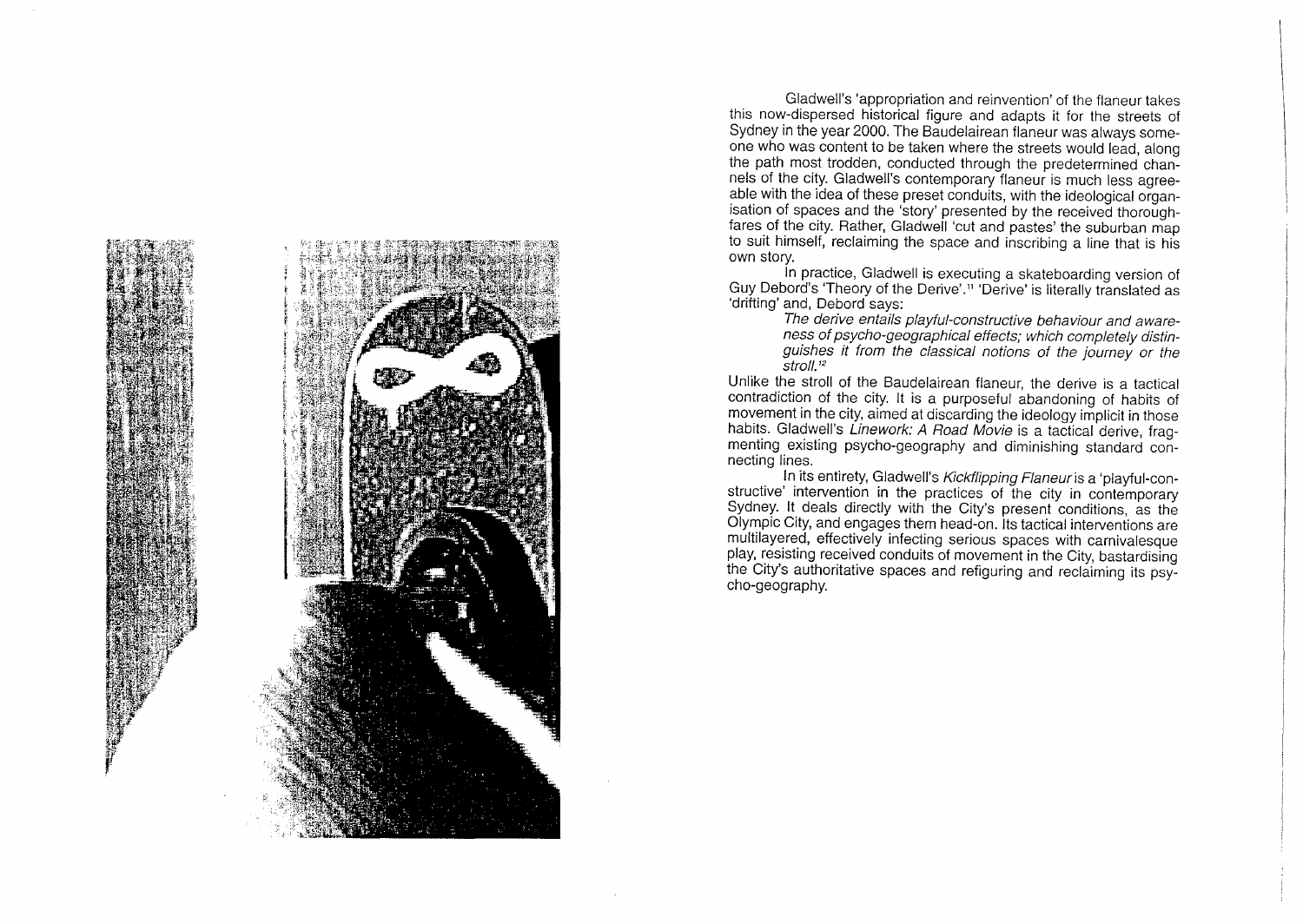1 Bleasel, Nick, http://www.heynick.com, accessed 24/9/00, 10:24am. 2 A number of artists in Sydney have directly addressed and resisted this homogenisation. For example see the postcard works produced by John William (distributed independently) or those by Nick Bleasel (distributed by Avant Card, Australia).

3 Gladwell, Shaun, email correspondence, 21/9/00

4 Bakhtin, Mikhail Mikhailovich, *Rabelais and His World*, trans. Helene lswolsky, Indiana University Press, Indiana, 1984

5 Mailer, Norman quoted in Hebdige, Dick, Subculture: The Meaning of Style, Methuen & Co. Ltd, London, 1979, p. 3.

6 Bakhtin discusses in detail the way in which medieval French folk culture created carnival events on official church days in order to subvert the seriousness of the church. See Bakhtin, ibid, p. 5

7 Gladwell, ibid

8 Gladwell, Shaun, Production Notes to Kickflipping Flaneur: Four

Balancing Acts by Shaun Gladwell, unpublished artist's notes, Sydney, 2000 9 ibid

10 Steer, Matthew, Pre-Millennial Flanerie,

http://www.homepages.ihug.com.au/-matsteer/flanerie.htrnl, accessed 6:55pm, 23/9/00

11 Debord, Guy, "Writings from the Situationist International", Art in Theory 1900 to 1990: An Anthology of Changing ideas, ed. Harrison & Wood, Blackwell, Oxford & Cambridge, 1992, p. 696 12 ibid